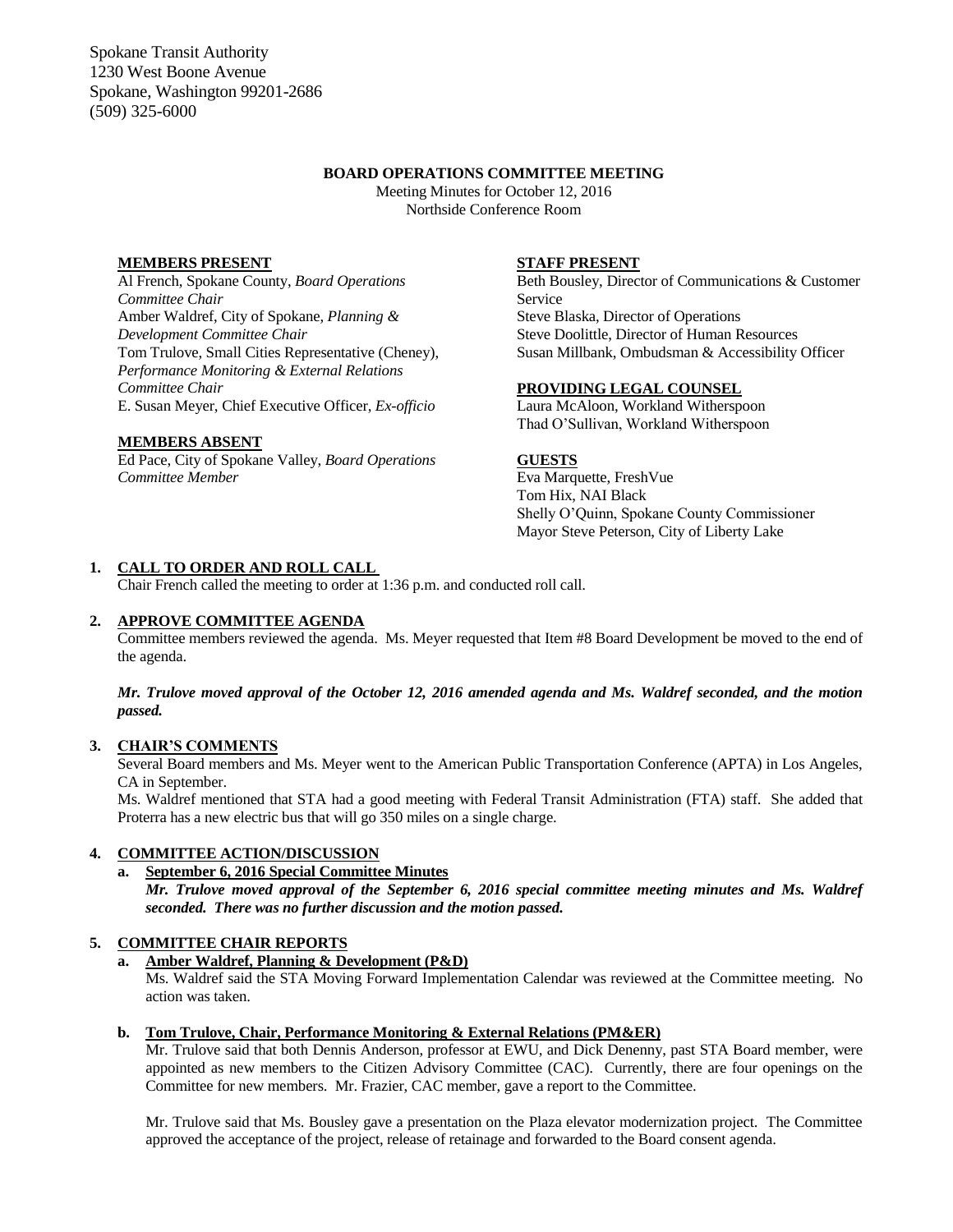Mr. Trulove said the Award of Contract for Design & Engineering Services for Cheney High Performance Transit (HPT) Corridor Improvements item was discussed at the Committee level, approved by a majority and forwarded to the Board consent agenda.

# **6. PLAZA LEASES - ACTION**

Ms. Meyer introduced Tom Hix from NAI Black. NAI Black has the contract for Plaza Management and Leasing.

There are two parts; the lease form and a reimbursement of up to \$35 per square foot for the tenant improvements identified. This cost was not included in the original Plaza renovation budget of \$4.95M. The maximum amount the tenants would be reimbursed for is not to exceed \$141,750. The total amount of the Plaza renovation budget would be increased to \$5.1M. The lease form includes a minimum of \$18/sq. ft. for percentage rent rate and a minimum 5 year term. This includes the provision to allow the CEO to approve the final leases.

Ms. Waldref asked for clarification on the tenant improvement costs.

Mr. Hix said the \$35 per square foot covers items referred to as "vanilla shell" items which were excluded from the contractor's original costs. These items include walls to separate the spaces and air conditioning. The tenant would pay for such items as floor coverings, painting, any special lighting or counter tops.

Ms. Waldref asked about the total cost.

Ms. Meyer said \$141,750.

Mr. Hix said that typically, the landlord takes the space to a point and the tenant pays for the extra costs.

Ms. Waldref asked if there were any other differences in the 5 year lease agreement from what they currently have.

Mr. Hix said this proposed lease is the lease format that was used with STA and Subway. Section 30 & 31 were changed slightly regarding hours of operation and tenant improvements.

Ms. Meyer said the leases need to be finalized with the tenants so that they can then work with their contractors to finish their spaces.

Ms. McAloon said that rather than bring individual leases to the Committee and Board, the request is to approve one lease format with tenant improvements and a provision that allows the CEO to execute the lease.

Ms. Waldref asked about the minimum percentage rent rate.

Mr. Hix said there will be a minimum rent for each tenant (which includes leasehold levy tax) plus a percentage of gross sales over their break point.

## *The Committee approved by consensus the item as presented and forwarded to the Board agenda.*

## **7. BOARD OF DIRECTORS AGENDA OCTOBER 20, 2016**

Committee members reviewed the agenda.

Ms. McAloon asked about the Executive Session.

After discussion, it was determined that no Executive Session would be needed in October.

## *Mr. Trulove moved approval of the Board of Directors amended agenda for October 20, 2016 and Ms. Waldref seconded, and the motion passed unanimously.*

# **9. CEO REPORT**

Ms. Meyer said that Advanced Training has begun and lasts 5 months. Every Operator, Paratransit Reservationist, Supervisor and Customer Service Representative will be involved. Items that are included this time are professional skills, organizational updates, reviewing accident claims and the ballot measure. Ms. Millbank is covering the American with Disabilities Act (ADA) which includes discussions on service animals and requirements with customers that need assistance.

Ms. Waldref asked about class size.

Ms. Meyer said there are approximately six employees per class. Some sessions in the past have included "What's the rumor?"

Preparations have begun for ATU 1015 bargaining. That contract ends March 31, 2017.

An All Employee Meeting was held last week. These are held 4 times in one day in order to reach all different employee shifts. Topics included budget preparation, the ballot measure and a health benefit overview. These meetings are held 3-4 times per year and they are always well received.

There have been approximately forty public education presentations and open houses about the ballot measure.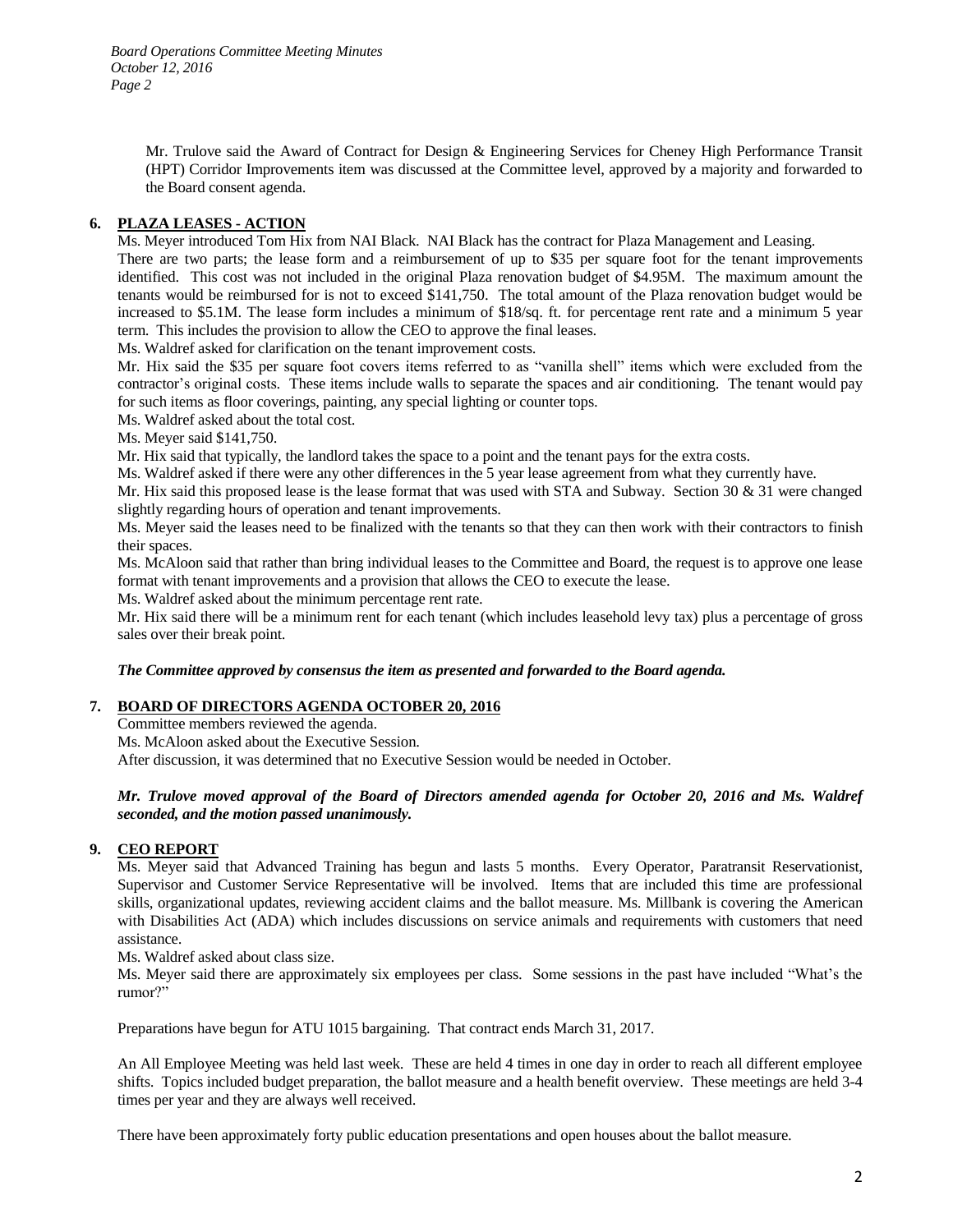#### **10. NEW BUSINESS**

Mayor Peterson said that he has requested both at the September Board meeting and the October Performance Monitoring & External Relations Committee meeting a 360 review of the upcoming contract with the CEO. He also suggested that General John Michel speak to STA about the future of transit on a national basis.

Mr. French said the decision to do a 360 performance review of the CEO is a recommendation of the Board Operations Committee to the full Board of Directors. He appreciates the request, but mentioned that the Board Operations Committee will discuss the topic next month.

In clarification, Ms. McAloon said that she suggested that Mayor Peterson bring his ideas to the appropriate committees, which has been done.

Ms. Waldref asked if General Michel would speak about transportation in general or public transportation. If appropriate, Spokane Regional Transportation Council (SRTC) Board members should be invited to attend.

Mayor Peterson said General Michel was involved with MV transportation which is an STA contract provider of paratransit service. One of his comments was that Paratransit will be changing in the future. Mayor Peterson added that STA's model is antiquated. General Michel spoke on the future of transportation regarding moving groups of people plus individuals and included, for example, driverless cars. Transportation will look different in ten years. How do we get more people on the buses? STA has fallen short of its ridership goals the last couple of years.

Ms. O'Quinn commented that General Michel said that all transportation infrastructure that is in place needs to be used whether taxi or Uber, etc. Public transit could have a role in that model. Millennials use alternate forms of transportation besides cars, for example Uber that can be accessed from a smart phone. A transportation model should not be based on income. General Michel is an advocate for low income groups so they have access to transportation options.

Mr. Trulove said if Proposition 1 passes, both service and frequency will be increased, along with access to real time information from smart phones. It is good to look at all alternatives. The planning taking place now is designed to address some of those issues.

Discussion ensued regarding ridership.

Mr. French said that Ms. Meyer has been in touch with General Michel. Perhaps this could be a community discussion? Mayor Peterson suggested it be aired on Chanel 5 and Committee members agreed.

Ms. O'Quinn asked about the process regarding the request for the 360 review. The CEO's contract will expire in December and she asked why it was not on October's agenda. This Committee has said that the decision to have a 360 review will be from the Board Operations Committee. She asked if the conversation needed to go back to the Board to provide direction. She feels like the request has been completely ignored.

Mr. French said that the request was heard at the September 22 Board meeting. This item is on the November Board agenda. The Board Operations Committee will discuss whether a 360 review will be done and make a recommendation to the Board the same month. The relationship between the Board and the CEO is the responsibility of the Board Operations Committee and it will be on the November agenda for discussion.

Ms. O'Quinn asked if the contract or discussion was on the November Board agenda.

Mr. French said the discussion regarding whether a 360 review will be done and how the contract renewal will be completed will be a discussion at the November Board Operations Committee.

Ms. O'Quinn asked why wait until November when the contract expires in December. The intent of a 360 review is to provide a great tool for communication. Many companies such as Avista use it.

Mr. French said at the end of each year a CEO performance evaluation is completed along with metrics for the following year. These are negotiated and adopted by the Board Operations Committee.

Ms. O'Quinn said the CEO reports to the Board, not the Board Operations Committee. The Board Operations Committee is a subcommittee of the Board.

Mr. French repeated that the Committee that manages the relationship between the CEO and Board is the Board Operations Committee.

Ms. Marquette asked for clarification regarding if the 360 review will be part of the annual performance review for 2016 or part of the contract renewal piece.

Ms. O'Quinn said there will be a new contract where salary and benefits will be negotiated, and part of that process would be a 360 review and those comments can then be incorporated into the discussion.

Ms. McAloon asked if the 360 review would be a part of an additional element in the contract renewal piece only.

Ms. O'Quinn said yes.

Ms. McAloon says the annual review is part of the contract and metrics are established annually in advance.